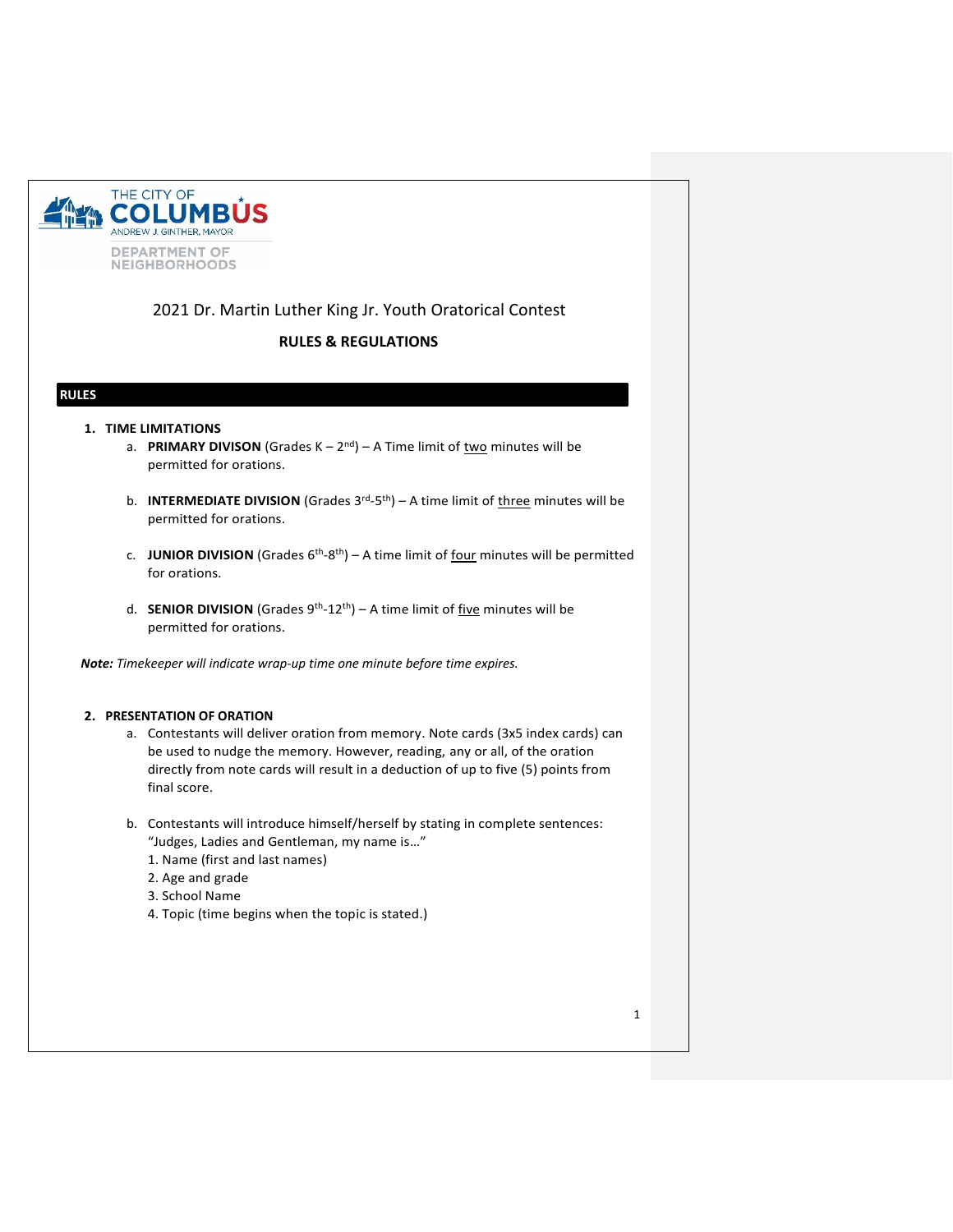## **3. JUDGING CRITERIA**

- Aplomb poise, self-confidence, audience appeal
- Voice Quality audibility, articulations, inflection of voice, moderation of pitch
- Physical Dynamics proper use of gestures
- Observance of Time Limit contestants should not go over nor under time limit
- Creativity and Relevant Content poetic and/or musical interpretation welcome
- Posture
- **Accuracy of Content**
- Composition punctuation, spelling, grammar, logic

# **REGULATIONS**

#### **1. SUBMISSIONS – Contestants must provide**

- a. A typewritten, double-spaced composition of his/her oration on 8 ½x11 paper (standard margins) and send via email (Word or PDF format) or address noted.
- b. Completed Registration Form
- c. Cover sheet for composition should include the following information:
	- Contestant's Name
	- Contestant's age and
- Contestant's ambition (career goal)
- Name of coach or parent

• Topic or title of oration

**City** 

grade

• Date

### **2. COMPOSITION**

- a. Any student who competed in The City of Columbus 2019-2020 Dr. Martin Luther King Jr. Youth Oratorical Contest **MUST** prepare a new oration.
- b. All orations must be an **original** piece created by the student.
- c. Creativity in selecting topics is encouraged.

Below is a list of suggested topics. However, contestants' choice of topic is **not** limited to the following:

- Share the meaning and relevance of Dr. King's speeches
	- o In the speech "Beyond Vietnam: A Time to Break Silence", Dr. Martin Luther King, Jr. calls for "an all-embracing and unconditional love for all mankind" which is "an absolute necessity for the survival of man." He explained that this type of love is the "force which all of the great religions have seen as the supreme unifying principle of life."
- Relate one's own commitment to Dr. King's philosophy of non-violence, peaceful acceptance and respect.
- What did Dr. King's life mean to you (the contestant)?